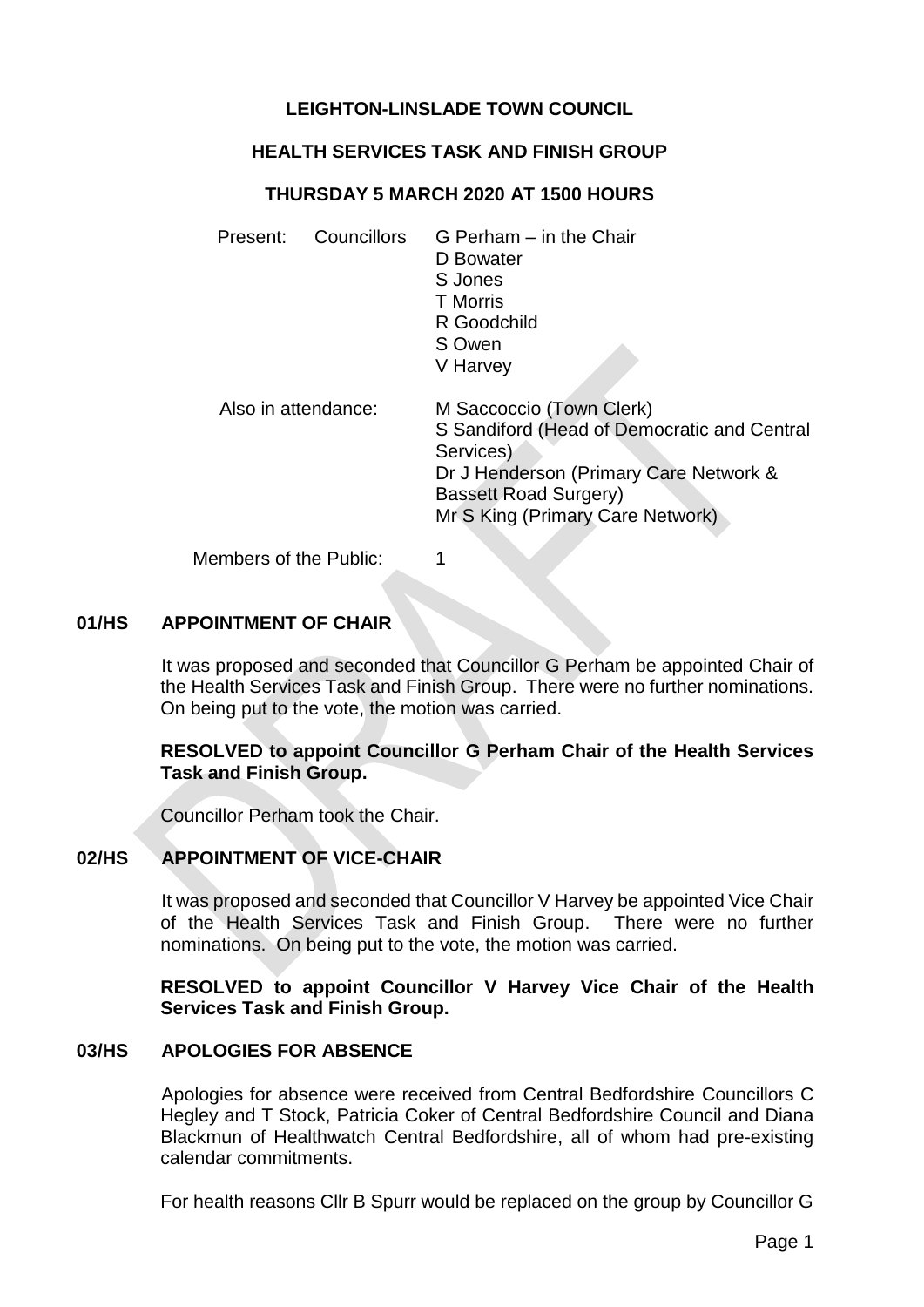Perham.

## **04/HS DECLARATION OF INTERESTS**

Members were asked to declare any interests, including the nature of those interests, which they had in any of the items under consideration at this meeting.

 $\overline{a}$ 

Councillor D Bowater declared an interest as Vice Chair of the Central Bedfordshire Social Care, Health and Housing Overview and Scrutiny Committee and as a member of the Beds, Luton and Milton Keynes Health overview and scrutiny committee.

#### **05/HS PUBLIC QUESTIONS**

There were no questions from members of the public.

#### **06/HS GROUP AIMS**

Representatives of the Primary Care Network were thanked for attending and invited to give an update on healthcare provision in the town.

The group was advised that the Primary Care Network (PCN) focus was for the three GP practices in the town to work together to provide patient services for the locality, to benefit local residents. For example, a drop in blood testing clinic open to patients of all three practices. It was possible that some diagnostic services might be brought in. The PCN was fortunate to have three practices across four sites, thereby having sufficient accommodation available. Its focus was purely on primary health services, having limited scope and limited budget. The creation of PCNs was new and the Leighton-Linslade PCN was felt to be more advanced than some others.

The aim of the PCN was felt to be fundamentally different from the aim of the Bedfordshire Clinical Commissioning Group, which was understood to be the development of a "health hub" for the town which would combine primary care service and social care services, with the possible addition of mental health services and some diagnostic services.

The group agreed that more co-operation between GP practices could only be a good thing for patients but it was recognised that long term planning was difficult given the lack of clarity about BCCG aspirations.

It was unclear whether the five health hubs proposed for the Central Bedfordshire area were all to be operated on a similar model or whether the individual needs of each locality would impact on the specification for each hub.

The group agreed that further information should be sought from the Bedfordshire Clinical Commissioning Group and an invitation extended to attend the next meeting in order to provide the group with greater clarity on health hub proposals.

## **RESOLVED to request from the Bedfordshire Clinical Commissioning**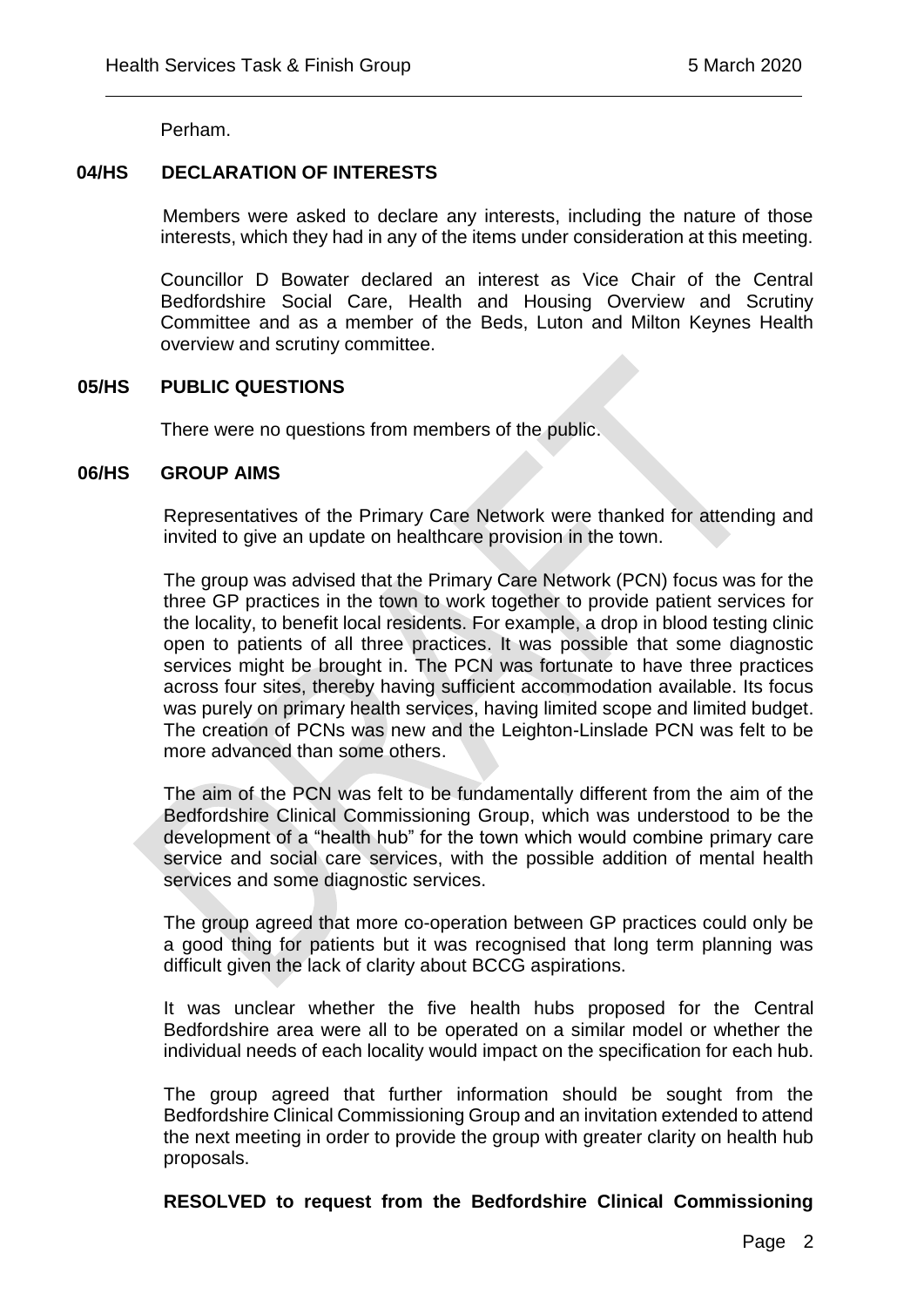**Group:** 

- **1) The original health hub proposal/plan which it was understood had been presented to the Central Bedfordshire Health and Wellbeing Board.**
- **2) The latest progress/implementation report on the county-wide health hub project.**
- **3) Clarification on proposed funding arrangements for health hubs.**

 $\overline{a}$ 

- **4) The specification and intended services to be provided at the Dunstable and Biggleswade health hubs**
- **5) The space/location requirements for the Dunstable and Biggleswade health hubs**
- **6) Attendance at a future meeting of the group.**

It was felt by the group that the information to be requested should already be in existence and possibly already in the public domain. It was hoped that BCCG would be able to provide this quickly and that the information would then help to inform further discussions about the possible location, size and specification of a health hub in Leighton-Linslade.

Discussion took place regarding whether the Task and Finish group was the most appropriate forum or whether the project might be better managed through the Leighton-Linslade Partnership (Joint) Committee. It was noted that the Partnership Committee already had a significant remit and its meetings would probably not allow for sufficient time to discuss this specific matter in adequate detail. No changes would be made to current arrangements.

It was suggested that the minutes of group meetings also be presented to the Central Bedfordshire Health and Wellbeing Board.

The group discussed the proposed aims of the Task and Finish Group. On being put to the vote, the following was agreed (four in favour, one against, one abstention).

**RESOLVED that aims of the Health Services Task and Finish Group would be:**

**1. To press Bedfordshire Clinical Commissioning Group (BCCG) and Central Bedfordshire Council's Health and Wellbeing Board (HWB) to bring forward proposals urgently for a Leighton-Linslade Health Hub as part of a planned approach to improved localisation of hospital services for local residents and to secure the town's fair share of Government investment in the localisation agenda.**

**2. To press for the development of that Plan to include local GPs and professions ancillary, patient groups and the Town Council, to promote, encourage and support early and regular consultation with residents of the parish in terms of the services to be provided and the location of the Hub.**

**3. To pursue, in consultation with the three groups mentioned above, that this comprehensive Plan shall include:**